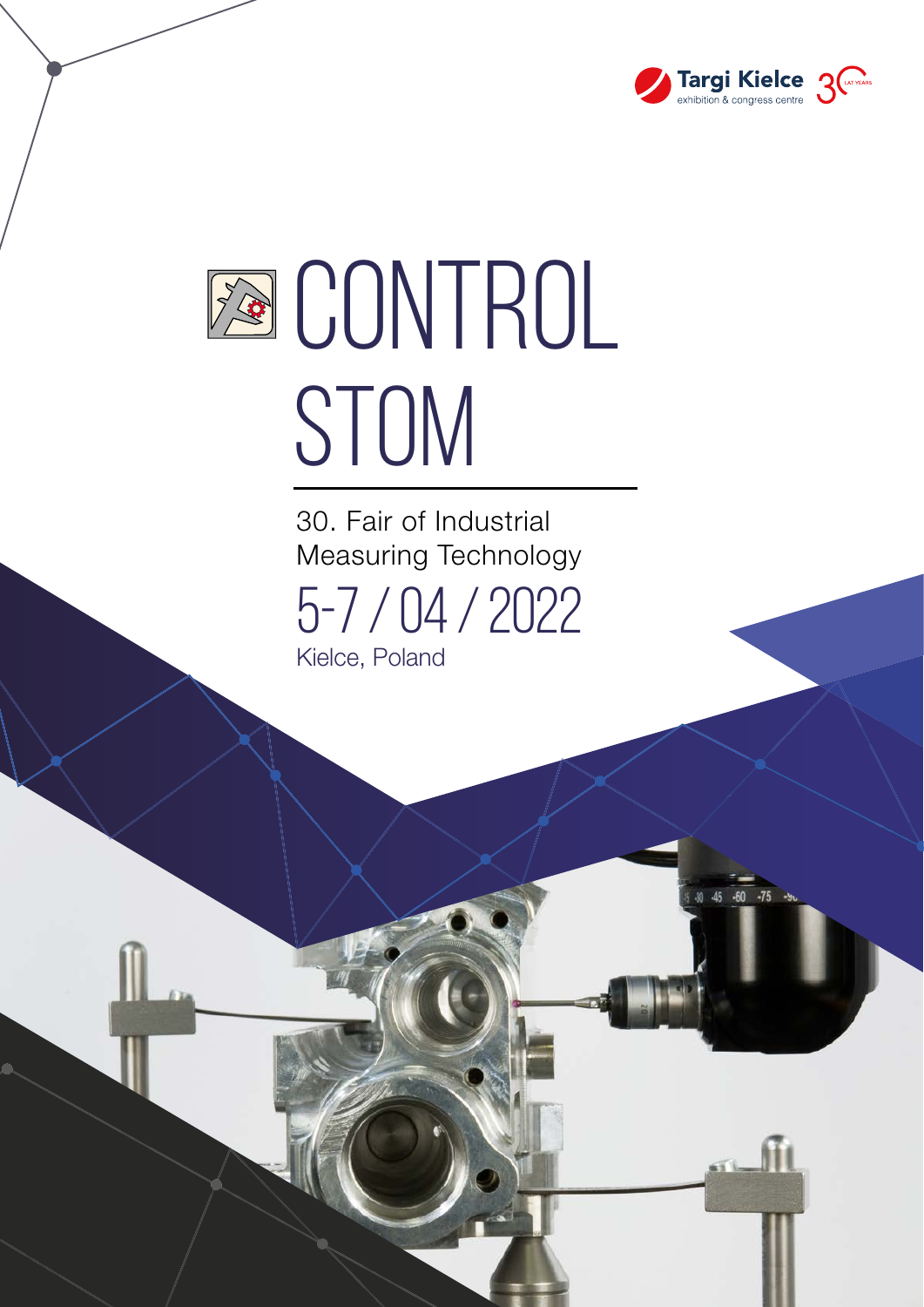

Companies find that the trade fair offers the opportunity to regain the market positions they have lost, recover after the economic collapse, and prosper for new business ideas.

> Andrzej Mochoń PhD. President, CEO

Industrial Spring 2021 - facts and figures



over 300 exhibitors from 24 countries







15 000 sqm of the exhibition space

## Profil targów

- Linear and angular measurements Ņ
- Measuring instruments  $\triangleright$
- $\triangleright$ Measuring machines
- $\triangleright$ Special purpose measuring devices
- $\triangleright$ Components for measuring and testing equipment
- D Material testing
- Apparature for non-destructive testing D
- $\overline{\triangleright}$ Analytical apparatus
- $\triangleright$ Resistance testing instruments
- b Apparatus for determination of other physical quantities
- Þ Other apparatuses
- $\triangleright$ Software for computer aided quality assurance
- Image analysis and image processing systems b
- $\overline{\mathbf{v}}$ Opto-electronic systems

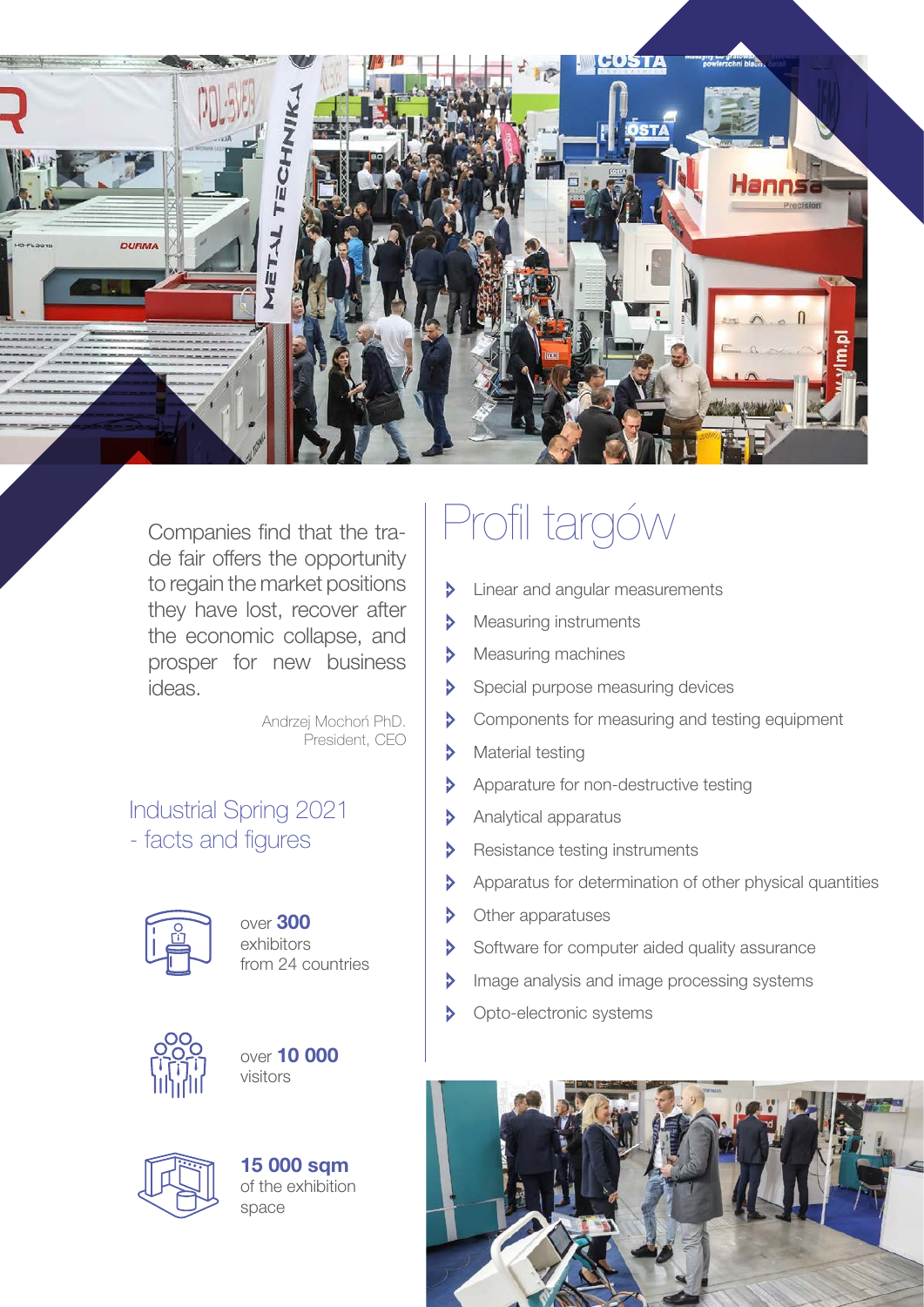## returns in spring 2022! CONTROL STOM



Two consecutive editions were postponed because of the pandemic. The Fair of Industrial Measuring Technology CONTROL-STOM returns to the original spring date, a permanent fixture in the business calendar.

We look forward to seeing you at Targi Kielce's trade show held from 5 and 7 April 2022. The 2021 exhibition, which was held together with other industry-centred events, attracted nearly 10,000 business insiders.

Therefore, it is no surprise to see exhibitors' enormous satisfaction with the business talks and B2B meetings. Consequently, the industry representatives' feedback is positive. They regard the event as one of the most crucial measurement industry shows in Central and Eastern Europe.

Participate in CONTROL-STOM - exhibitor registration has never been so easy! All you need to do is to register in the **Exhibitor's Portal!** 



All information on the Exhibitor's Portal can be found on its website **Exhibitor's Portal - instructions.**